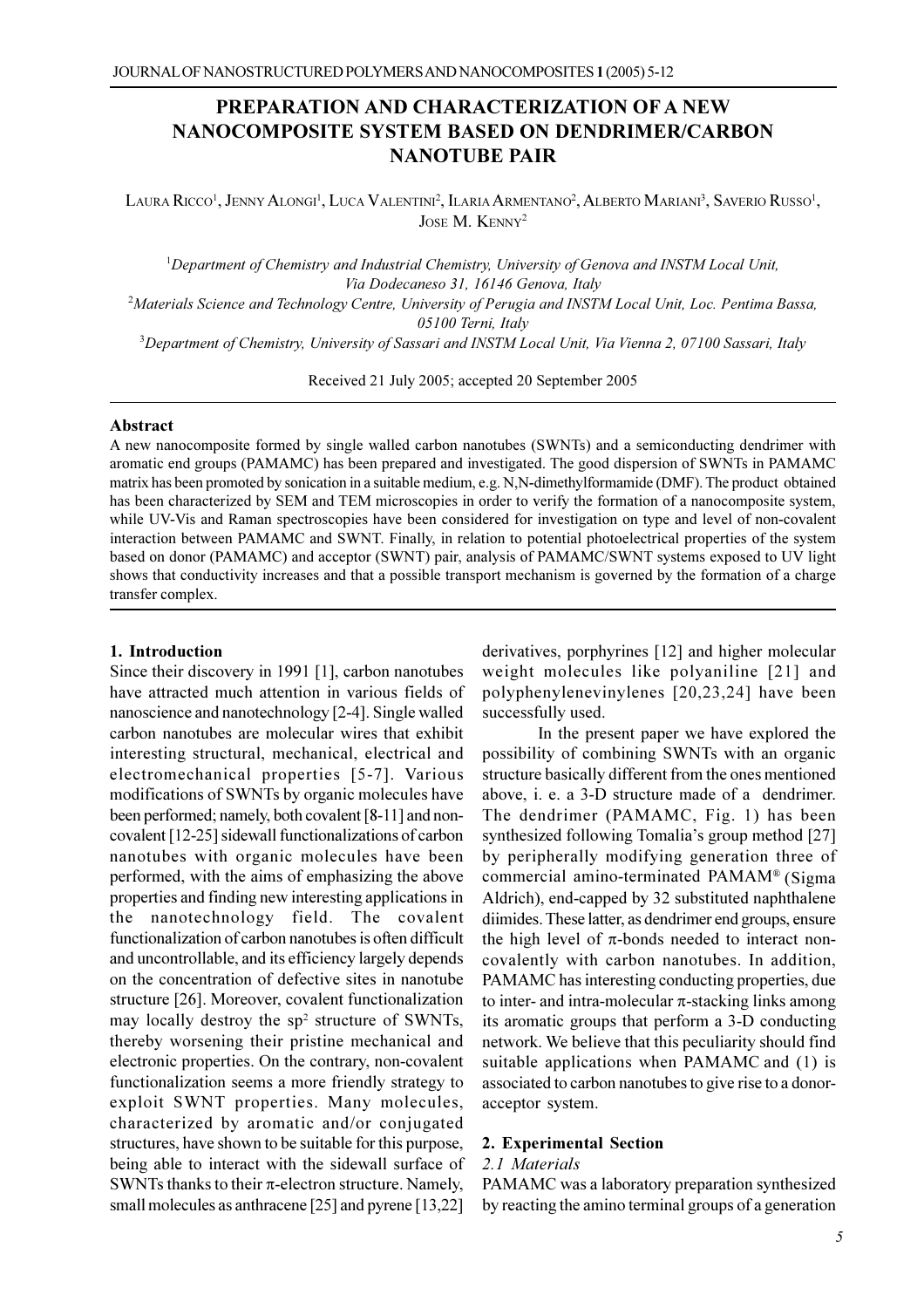

Fig. 1: Structure of PAMAMC

three PAMAM and  $(1)$ , i.e. the 1,8-monoanhydride 4,5-monoimide of 1,4,5,8-naphthalene tetracarboxylic acid. The mono-substituted imide moiety is based on 4-(amino methyl) pyridine hydrochloride (Scheme 1). (1) was prepared in two steps following Scheme 2. DMAc is N,N-dimethylacetamide. Details on the synthesis of (1) and the reaction with PAMAM end groups are taken from [27].

SWNTs were obtained from CarboLex, Inc. and consisted of  $\approx$  50-70 vol% carbon as SWNTs, produced using the arc discharge method with a Ni-Y catalyst. Their characteristic diameter was in the range of 1.3-1.5 nm and most of them were embedded in bundles with a typical size of 7-12 nm. DMF (Aldrich) was used without further purification to prepare suspensions of SWNT/PAMAMC pairs.

### 2.2 Preparation of the nanocomposite

A typical procedure is as follows: PAMAMC was dissolved in DMF, SWNTs were added and submitted to sonication for two hours in a ultrasonic bath at room temperature. Samples characterized by different SWNT/PAMAMC ratios were prepared with the aim of investigating the non-covalent interactions between the two components of the system. Accordingly, PAMAMC samples combined with 1, 10, 20, 30 wt% of SWNTs were considered. For the sake of comparison, a neat sample of SWNTs and a neat sample of PAMAMC, both in DMF, were prepared following the same procedure.

#### 2.3 Characterization

With the aims of both studying the level of mixing



Scheme 1. Synthesis of PAMAMC from G3 PAMAM

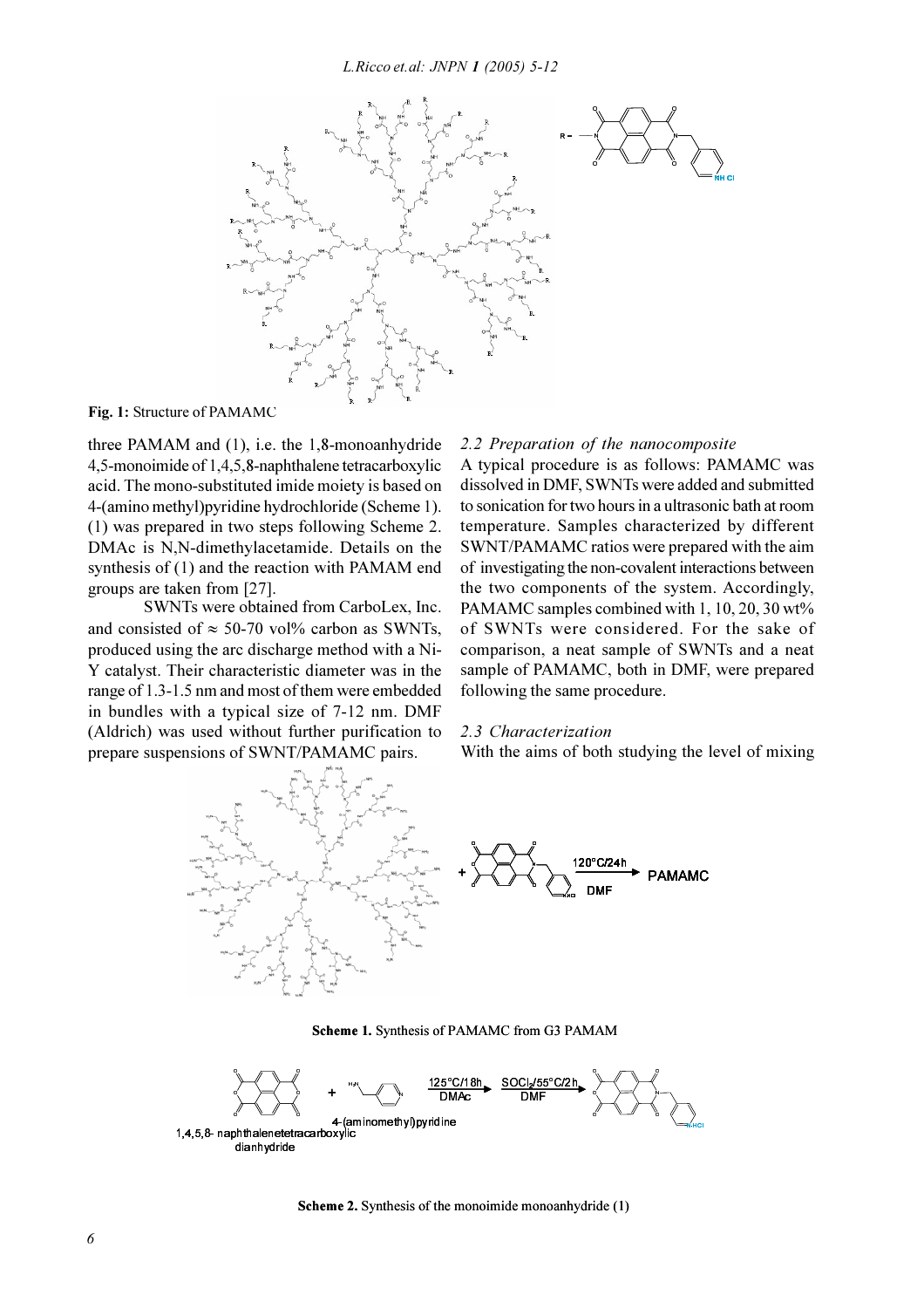between nanotubes and dendrimer, and verifying the nanocomposite formation, electron microscopy was used. Transmission electron microscope measurements were performed on a Jeol Jem 2010, while scanning electron microscope measurements were carried out on a Leo Stereoscan 440. A Perkin-Elmer Lambda 9 UV spectrophotometer was used to monitor possible modifications of the PAMAMC structure as a consequence of the interactions with carbon nanotubes. The samples were analysed in the solid state as well as in solution. As far as the solid state analysis is concerned, a thin liquid film of their suspension in DMF was placed on glass supports by spin coating and dried under vacuum. The solutions were prepared by centrifugation of the suspensions followed by the removal of precipitate.

Raman spectroscopy was performed on powdered samples after DMF removal by vacuum distillation, in order to study possible shifts of nanotube typical peaks induced by PAMAMC after sonication. The apparatus was a Bruker RF100 provided with NdYAG laser ( $\lambda$ =1064 nm).

In order to check whether the presence of UV light leads to photoinduced conductivity changes into the SWNT/PAMAMC composite, electrical resistance was monitored for several on/off lighting cycles as a function of exposure to UV radiation. The electrical resistance of the film was measured in flowing air, using a volt-amperometric technique by a Keitley 236 multimeter fixing the temperature of the samples at 298 K. Samples for the electrical measurements were prepared by depositing a drop  $(1\mu l)$  of the solution of PAMAMC, naphthalenediimide and SWNT/PAMAMC dispersed in DMF, respectively, onto Pt electrical contacts that were allowed to dry in air for 24h. The electrical resistance of the film was measured in air.

## 3. Results & Discussion

At first, the suspension containing PAMAMC with 30 wt% of carbon nanotubes has been centrifuged in order to remove the insoluble fraction from the solution. The insoluble fraction has been found to be composed of carbon nanotubes and a part of PAMAMC not soluble in DMF. For the sake of comparison, also a neat sample of PAMAMC in DMF has been centrifuged to remove the dendrimer insoluble fraction. Although DMF is not able to completely solubilize the dendrimer, it has been chosen as diffusing medium for the process of sonication as the best of the media tested. Indeed, other solubility tests, carried out in dimethylsulfoxide, dichloromethane, chloroform, tetrahydrofuran, methanol, pyridine, N-methylpyrrolidone, acetonitrile, have given higher amounts of insoluble material. The limited solubility of PAMAMC in common organic solvents can be due to intermolecular  $\pi$ -stacking interactions among its peripheral aromatic groups. In addition, DMF has been preferred to other solvents on the basis of previous studies [28,29] aimed to find a suitable medium for solubilization/dispersion of SWNTs. As a result of these investigations, DMF and Nmethylpyrrolidone have been found to be the best solvents both for generating stable dispersions of nanotubes, and for debundling their aggregates.

The clear soluble fractions obtained after centrifugation has been studied in order to evaluate whether dissolved PAMAMC is able to solubilize SWNTs by non-covalent interactions, as it occurs when aromatic molecules such as porphyrines [12], pyrenes [13,22], and conjugated polymers  $[20,23,24]$ are considered.



Fig 2: UV-Vis-NIR spectra of DMF soluble fractions of PAMAMC (solution a) and PAMAMC +  $30wt\%$  of SWNTs (solution b).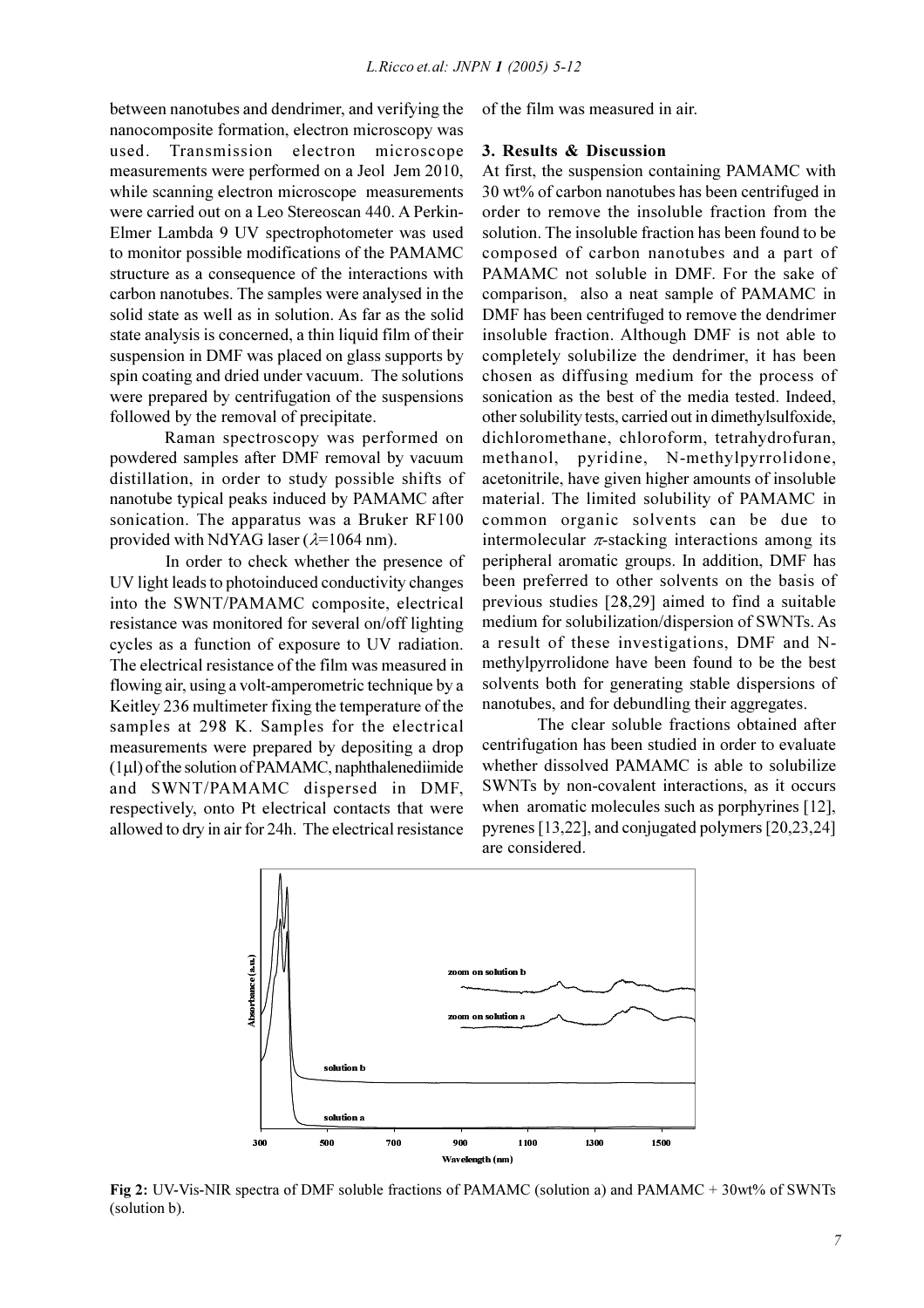UV-Vis-NIR spectra of both pristine PAMAMC (solution *a*) and PAMAMC with 30wt% of SWNTs (solution  $b$ ) were performed in the wavelength range between 300 and 1600 nm, in order to detect the absorbances coming from PAMAMC and to find the signals of carbon nanotubes. Spectra of the two solutions are compared in Fig.2, where the data are normalized to the main peak in the spectrum at 360 nm. PAMAMC shows two typical peaks at 360 and 380 nm due to the naphthalenediimide groups [30], while the typical signals of carbon nanotubes should appear in the NIR region of the spectrum. In presence of non-covalent interactions involving peripheral naphthalenediimides and SWNT in solution  $b$ , we should expect the following differences between the two spectra: i) a modification and/or a shift of solution  $b$  curve in comparison to solution  $a$  curve, in the range between 300 and 400 nm, and ii) the appearance of SWNT signals in the NIR region of the solution  $b$  spectrum. From the spectra of Fig.2, completely superimposed, it is evident that PAMAMC is not able to solubilize carbon nanotubes in DMF

As a confirmation of this result, a drop of solution *b* has been placed on a freshly cleaved mica substrate and observed by a SEM microscope after solvent removal. Also in this case no presence of SWNTs has been noticed.

The above preliminary results do not rule out the chance of non-covalent interactions between PAMAMC and SWNTs, but push back the possibility of nanotube solubilization because of these interactions, when a diffusing medium such as DMF is used. In our opinion, this is mostly due to the limited solubility of the dendrimer in DMF.

As a consequence of these preliminary data, a detailed study of the whole system, including the insoluble fraction of PAMAMC and SWNTs, has been the following step of our research.

The stable suspensions prepared by sonication of PAMAMC with 0, 1, 10, 20, 30 wt% of carbon nanotubes in DMF have been placed on suitable supports and observed by SEM and TEM after solvent removal by evaporation. SEM and TEM micrographs of the composites containing 1wt% of carbon nanotubes are given in Figs. 3 and 4, respectively. SEM micrograph (Fig. 3) is centred on an isolated carbon nanotube and particles of PAMAMC surrounding it, and emphasizes the close interactions between the two components. Elemental analysis by x-ray energy-dispersive spectroscopy (EDS), limited to N atoms, allows differentiating the dendrimer from the nanotubes. The observation of the system in different areas reveals that isolated or bundled nanotubes are so well dispersed in the PAMAMC matrix to form a nanocomposite material.



Fig. 3: SEM micrograph of the nanocomposite formed by PAMAMC + 1 wt% of SWNTs.



Fig. 4: TEM micrograph of the nanocomposite formed by PAMAMC + 1 wt% of SWNTs.

TEM characterization leads to the same conclusions, underlining the good affinity between the dendrimeric matrix and SWNTs. In Fig. 4, isolated and bundled nanotubes interpenetrating the dendrimer feature are well visible. Little amounts of Ni (small) black drops), residual catalyst of carbon nanotube synthesis, identify the amorphous fraction of the inorganic component.

UV-VIS spectra have been performed on the samples of PAMAMC and SWNTs/PAMAMC in the wavelength range between 300 and 500 nm, where the typical signals of the dendrimer appear. Aim of this analysis has been to detect possible changes in the spectra as a consequence of nanotube increasing content. The compared spectra (Fig.5) have been normalized to the mean peak at 360 nm. The spectrum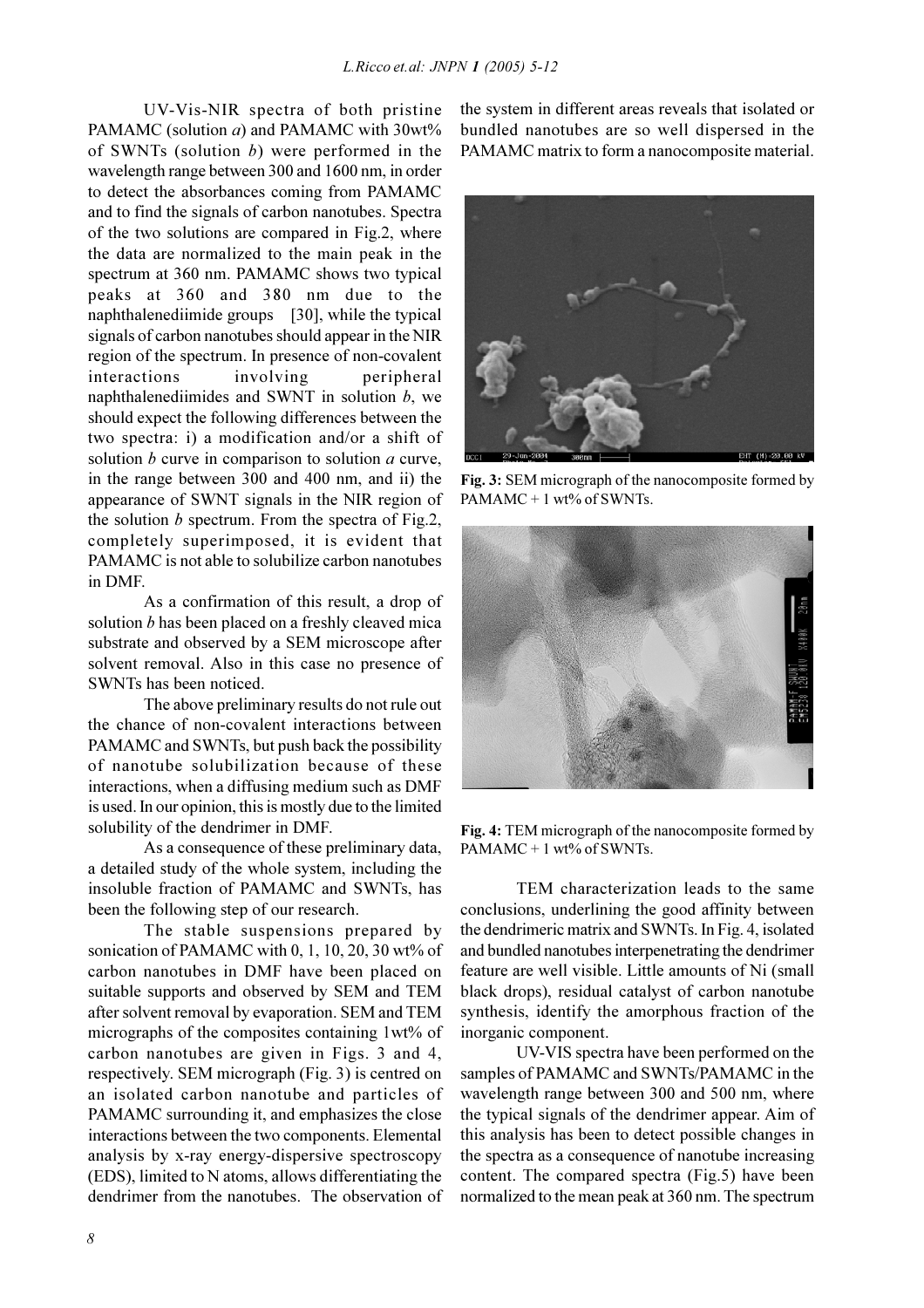

Fig. 5: UV-Vis spectra of PAMAMC, SWNTs and nanocomposites PAMAMC/SWNTs.

of SWNTs, previously sonicated in DMF, is also reported. Going from pristine PAMAMC to composite samples, no new signal appears and the two typical peaks do not undergo any shift, although a difference in their intensity is evident. In particular, when neat PAMAMC is considered, the ratio between the first peak  $(360 \text{ nm})$  and the second peak  $(380 \text{ nm})$  is higher than unity while, when the dendrimer is combined with 10 wt% of nanotubes, it is less then unity and further decreases for the sample with 20 wt% of nanotubes. This change in the spectra is too slight to suggest modifications in the electronic structure of the dendrimer as a consequence of carbon nanotube introduction, but does not rule out the presence of weak non-covalent interactions. When the content of carbon nanotubes is high  $(30 \text{ wt\%})$  no further modification in the corresponding spectrum occurs, presumably due to an excess of SWNTs not interacting with the dendrimer matrix.

Raman spectroscopy, being a powerful analytical technique to characterize SWNTs [31], has been carried out to further examine the above nanocomposites.

Usually, the SWNT spectrum is dominated by two features; in the low-frequency region  $(\sim 200$  $\text{cm}^{-1}$ ), there is a mode characteristic of the A<sub>1</sub>. 'breathing' of the nanotube. The spectral positioning of this mode has been predicted to be essentially dependent on the diameter of the tube. In the highfrequency region  $(\sim 1600 \text{ cm}^{-1})$ , there are a number of photon modes indicative of nanotubes. These modes are due to the splitting of the optical photon, the  $E_{2\alpha}$  mode in graphite (G-line), into longitudinal components at high energies and transverse components at lower energies. There is also a broad feature at ca. 1350 cm<sup>-1</sup> (the so called D-line) that has been assigned to the presence of residual graphite and ill-organized carbon, and is found to be dependent



Fig. 6: Raman spectra of PAMAMC and SWNTs

on the excitation wavelength used.

Fig. 6 shows Raman spectra of SWNTs and PAMAMC recorded in the range between 100 and 2000 cm<sup>-1</sup>. The PAMAMC spectrum does not shown relevant signals in this range if compared to the baseline noise; only the peaks at  $1400$  and  $1600$  cm<sup>-1</sup>, corresponding to the aromatic C-C stretching of the naphthalendiimide groups, show a higher intensity. Precise PAMAMC peak assignment is beyond the scope of the present paper and, in any case, difficult because of the lack of references on Raman studies of PAMAMC as well as of PAMAM. Furthermore, when the spectra of the nanocomposites are considered, only SWNT signals are evident while no typical PAMAMC peak can be observed, even in the case of samples characterized by high dendrimer/nanotube ratios.

The comparison of the nanocomposite spectra shows that significant differences, as a consequence of SWNT increasing content, appear only when the radial breathing modes are considered as we previously reported [32]. In particular, an upshift in radial bands, with respect to the corresponding values in SWNT curve, has been observed [32].

Rao et al. [33] have shown that when debundling of the nanotubes occurs, the result is an apparent up-shift in the Raman radial breathing mode frequency. This evidence is due to the fact that, for fixed laser frequency, the laser couples preferentially to isolated tubes and small bundles.

In our case, the SWNT debundling in presence of the semiconducting dendrimer is a further support of the presence of an interaction between the two components of the couple. The lack of changes in the G-band, sensitive to modification of the electron density [34], suggests an interaction of weak intensity, as deduced also from the observation of the UV-Vis spectra.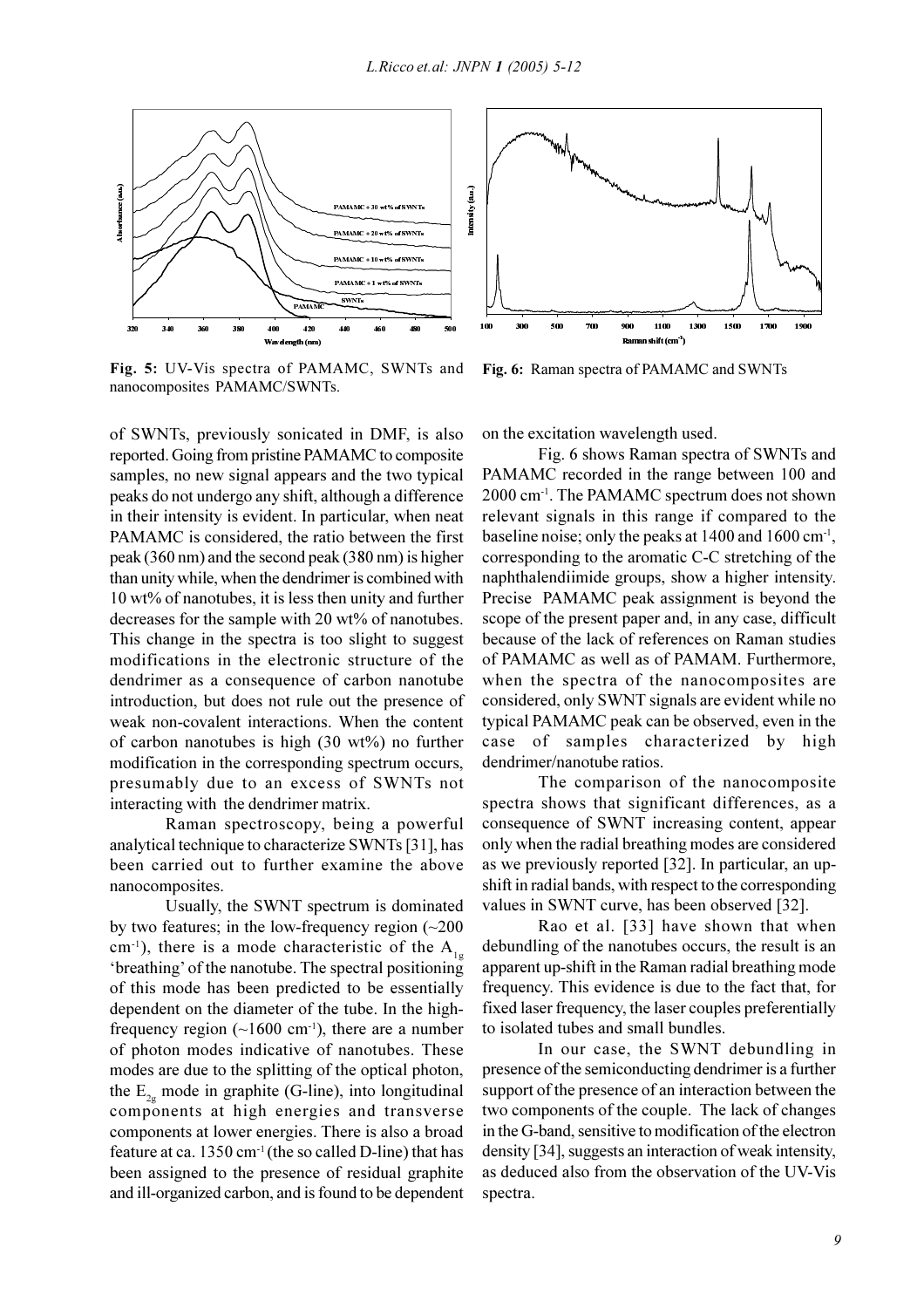Finally, it should be noticed that the up-shift of the main radial band is noteworthy when the nanotube content is low  $(1$  and  $10$  wt%), but slightly decreases for higher values, due to the presence of an excess of SWNTs interacting with PAMAMC.

The typical photoelectrical response of neat PAMAMC and PAMAMC interacting with 1 wt% of SWNT samples for the on/off light illumination cycles in air is shown in Fig. 7. The main feature in the photoelectrical temporal behaviour of interest is a fast rise/decay of the photocurrent in response to the on/off illumination step together with an enhanced decrease of resistance for the blend with SWNTs.



**Fig. 7:** Temporal photoelectrical resistance  $(I_{\text{off}})$  is the initial resistance of the sample with light off) response of PAMAMC and PAMAMC interacting with 1 wt% of SWNTs with on/off step illumination in air. At the time marked by the dashed vertical line, the sample was exposed to light.

Fig. 8a shows typical  $I - V$  curves for PAMAMC and naphthalenediimide (inset of Fig. 8a). The PAMAMC is more conductive with respect to naphthalenediimide with a photocurrent response to the on/off illumination step which is absent in the case of naphthalenediimide (see inset). Moreover the I-V curve of PAMAMC in dark is not symmetric, i.e. the absolute value of the ratio  $(R)$  between the current at  $V=\pm 2$  volts is 0.73. After the SWNT addition the current is higher than in PAMAMC and the curve, in dark, is symmetrical with  $R$  close to one  $(0.98)$  (Fig. 8b). The effect of SWNTs is to shift the curves to more negative biases. This behaviour is typical for the doping of a semiconductor [35,36].



Fig. 8: I-V curves of (a) PAMAMC and (b) PAMAMC interacting with 1 wt% of SWNTs under on/off illumination steps in air (solid line sample without light, dashed line sample with light). The inset of Fig. 8 (a) shows the I-V curve of naphthalenediimide under on/off illumination steps in air.

It is interesting to note that during light exposure, while the R value for the modified PAMAM does not change (i. e.  $R=0.76$  Fig. 8a), the curve for the PAMAM interacting with 1 wt% of SWNTs is no longer symmetrical, having  $R=1.5$  (Fig. 8b). The finding in Fig. 8b) of a nearly flat I-V characteristics at negative biases suggests that the PAMAMC interacting with 1 wt% of SWNTs shows n-type characteristics: therefore, electron conduction can take place only at positive biases. A more appropriate evidence of the n-type behaviour needs a comparative study to be performed in thin film transistor geometry. This aspect is under investigation in our laboratories on the above new class of materials.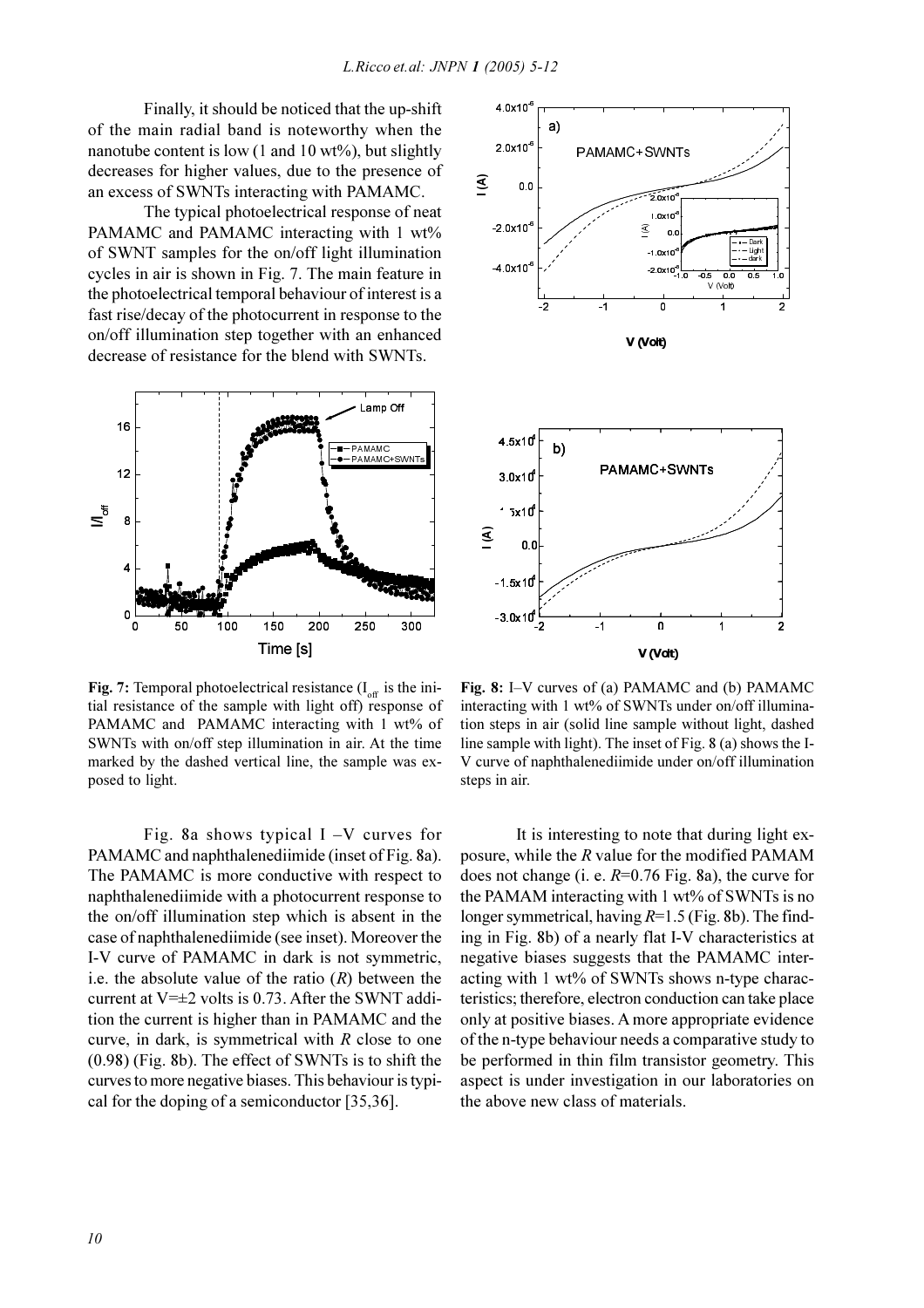## 4. Conclusions

A new nanocomposite system has been prepared combining carbon nanotubes with a semiconducting dendrimer characterized by highly aromatic end groups. Non-covalent interactions between PAMAMC and single-walled carbon nanotubes have been promoted by sonication in DMF. SEM and TEM microscopies, performed in order to study the level of dispersion of the inorganic filler in the organic matrix, confirm the formation of a nanocomposite material.

UV-Vis and Raman spectroscopy have been useful for establishing the intensity of the interactions that favoured an intimate mixing of the two elements. UV-Vis spectroscopy, with respect to modifications of PAMAMC structure, and Raman spectroscopy, as regards modifications of nanotube structure, have shown that the aforementioned interactions occur but are weak. Indeed, no modification of the electronic structure has been evidenced.

## Acknowledgements

Dr. Mauro Michetti and Mr. Claudio Uliana for SEM and TEM analyses and Dr. Davide Comoretto for many helpful discussions are gratefully acknowledged. The present research has been supported by PRIN MIUR funds (2003093440). The authors acknowledge the support of NoE 'Nanofun-Poly' for the diffusion of the research results.

### **References:**

1. Iijima, S., "Helical microtubules of graphitic carbon", Nature, 354 (1991), 56-58.

2. Harris, P.J.F., "Carbon nanotubes and related structures", Cambridge University Press, Cambridge, 1999.

3. Tanaka, K., Yamabe, T., and Fukui K., (Eds.), "The science and technology of carbon nanotubes", Elsevier, Oxford, 1999.

4. Avouris, P., Dresselhaus, G., and Dresselhaus M.S. (Eds.), "Carbon nanotubes synthesis, structure, properties and applications", Spriger, Berlin, 2000.

5. Dresselhaus, M.S., Dresselhaus G., and Eklund, P.C., "Science of fullerenes and carbon nanotubes", Academic Press, San Diego, 1996.

6. Dekker, C., "Carbon nanotubes as molecular quantum wires", *Phys. Today*, 52 (1999), 22-28.

7. Dai, H., "Controlling nanotube growth", Phys. World,  $13(2000), 43-47.$ 

8. Bahr, J.L., Yang, J., Kosynkin, D.V., Bronikowski, M.J., Smalley, R.E., and Tour, J. M., "Functionalization of carbon nanotubes by electrochemical reduction of aryl diazonium salts: a bucky paper electrode", J. Am. Chem. Soc., 123 (2001), 6536-6542.

9. Holzinger, M., Vostrowsky, O., Hirsch, A., Hennrich, F., Kappes, M., Weiss, R., and Jellen, F., "Sidewall

functionalization of carbon nanotubes", Angew. Chem., Int. Ed., 40 (2001), 4002-4005.

10. Georgakilas, V., Kordatos, K., Prato, M., Guldi, D. M., Holzinger, M., and Hirsch, A., "Organic functionalization of carbon nanotubes", J. Am. Chem. Soc., 124 (2002), 760-761.

11. Mickelson, E.T., Huffman, C.B., Rinzler, A.G., Smalley, R.E., Hauge, R.H., and Margrave, J.L., "Fluorination of SWCNT", Chem. Phys. Lett., 296 (1998), 188-194.

12. Murakami, H., Nomura, T., and Nakashima, N., "Noncovalent porphyrin-functionalized single-walled carbon nanotubes in solution and the separation of porphyrin-nanotube nanocomposite", Chem. Phys. Lett., 378 (2003), 481-485.

13. Nakashima, N., Tomonari, Y., and Murakami, H., "Water-soluble single-walled carbon nanotubes via noncovalent sidewall-functionalization with a pyrenecarrying ammonium ion", Chem. Lett., (2002), 638-639.

14. Nakashima, N., Okuzono, S., Murakami, H., Nakai, T., and Yosihkawa, K., "DNA dissolves single-walled carbon nanotubes in water", Chem. Lett., 32 (2003), 456-457.

15. Krstic, V., Duesberg, G.S., Muster, J., Burghard, M., and Roth, S., "Langmuir-Blodgett films of matrixdiluted single-walled carbon nanotubes", Chem. Mater., 10 (1998), 2338-2340.

16. Nakashima, N., Kobae, H., Sagara, T., and Murakami, H., "Formation of single-walled carbon nanotube thin films on electrodes monitored by an electrochemical quartz crystal microbalance", Chem. Phys. Chem., 3 (2002), 456-458.

17. O'Connel, M.J., Boul, P., Ericson, L.M., Huffman, C., Wang, Y., Haroz, E., Kuper, C., Tour, J., Ausman, K.D., and Smalley, R.E., "Reversible water-solubilization of single-walled carbon nanotubes by polymer wrapping", Chem. Phys. Lett., 342 (2001), 265-271.

18. Star, A., Stoddart, J.F., Steuerman, D., Diehl, M., Boukai, A., Wong, E.W., Yang, X., Chung, S.-W., Choi, H., and Heath, J.R., "Preparation and properties of polymer-wrapped single-walled carbon nanotubes", Angew. Chem. Int. Ed., 40 (2001), 1721-1725.

19. Chen, J., Liu, H., Weimer, W.A., Halls, M.D., Waldeck, D.H., and Walker, G.C., "Noncovalent engineering of carbon nanotube surfaces by rigid, functional conjugated polymers", J. Am. Chem. Soc., 124  $(2002)$ , 9034-9035.

20. Steuerman, D.W., Star, A., Narizzano, R., Choi, H., Roes, R.S., Nicolini, C., Stoddart, J.F., and Heath, J.R., "Interactions between conjugated polymers and singlewalled carbon nanotubes", J. Phys. Chem. B, 106 (2002), 3124-3130.

21. Huang, J., Li, X.H., Xu, J.C., and Li, H.L., "Welldispersed single-walled carbon nanotube/polyaniline composite films", Carbon, 41 (2003), 2731-2736.

22. Chen, R. J., Zhang, Y., Wang, D., and Dai, H., "Noncovalent sidewall functionalization of single-walled carbon nanotubes for protein immobilization", J. Am. Chem. Soc., 123 (2001), 3838-3839.